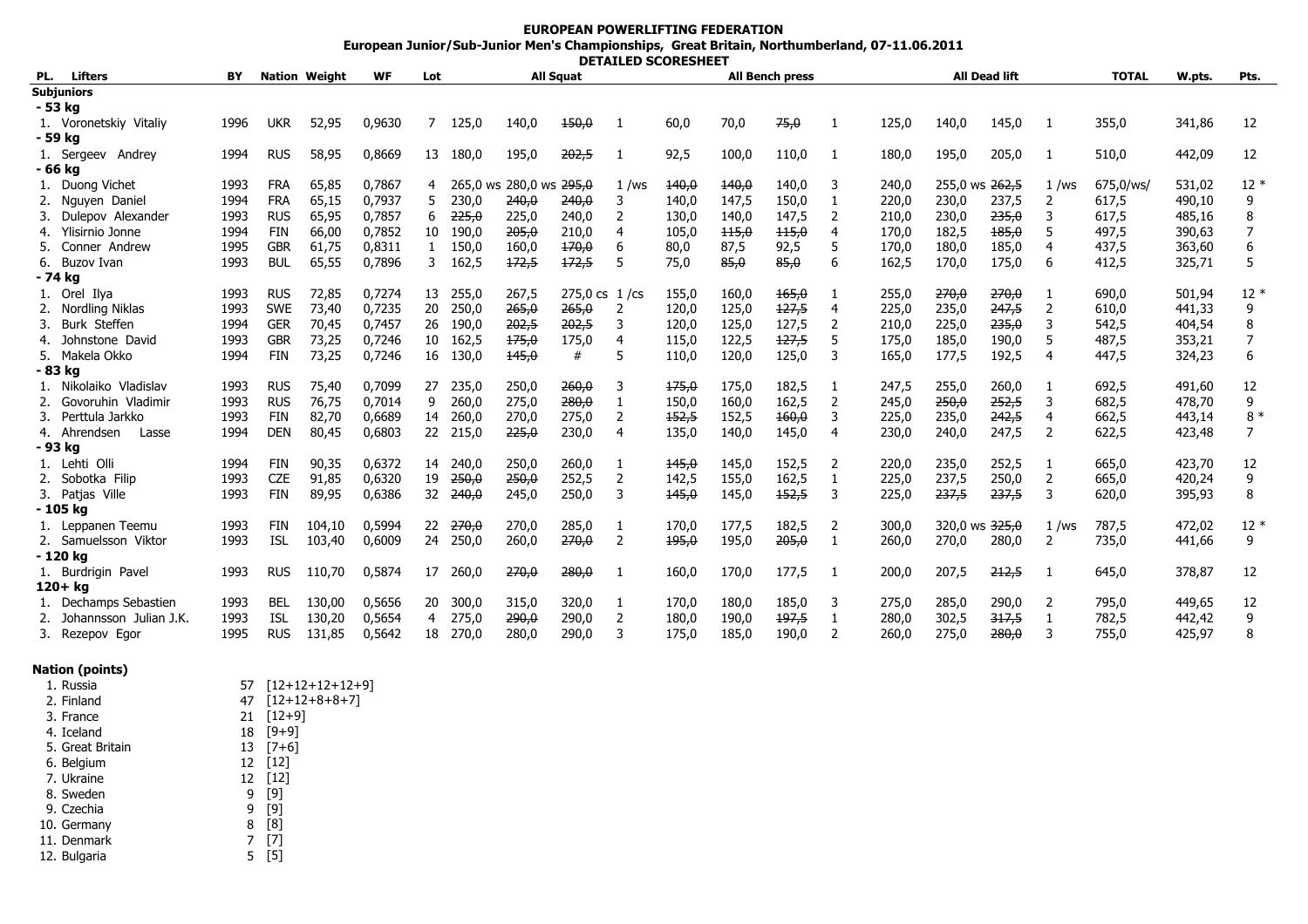|     | <b>Best Lifters</b>    |               |                 |           |       |           |
|-----|------------------------|---------------|-----------------|-----------|-------|-----------|
| PL. | Lifter                 | <b>Nation</b> | <b>B.Weight</b> | <b>WF</b> | Total | W. points |
|     | 1. Duong Vichet        | France        | 65.85           | 0.7867    | 675.0 | 531.02    |
|     | 2. Orel Ilva           | Russia        | 72.85           | 0.7274    | 690.0 | 501.94    |
| 3.  | Nikolaiko<br>Vladislav | Russia        | 75.40           | 0.7099    | 692.5 | 491.60    |

|          | Juniors                         |      |            |        |        |                |       |          |               |                |       |       |       |                |       |          |                  |                |           |                   |                          |
|----------|---------------------------------|------|------------|--------|--------|----------------|-------|----------|---------------|----------------|-------|-------|-------|----------------|-------|----------|------------------|----------------|-----------|-------------------|--------------------------|
|          | - 59 kg                         |      |            |        |        |                |       |          |               |                |       |       |       |                |       |          |                  |                |           |                   |                          |
| 1.       | Antoniuk Sergii                 | 1991 | <b>UKR</b> | 58,55  | 0.8724 | 14 240.0       |       | 252,5    | 257,5         | -1             | 137,5 | 145,0 | 150,0 | 1              | 210,0 | 217,5    | 225,0            | 1              | 620,0     | 540,88            | 12                       |
| 2.       | Mamaykin Aleksey                | 1989 | <b>RUS</b> | 58,80  | 0,8689 | 11 210,0       |       | 220,0    | 225,0         | 3              | 125,0 | 132,5 | 132,5 | $\overline{4}$ | 210,0 | 217,5    | 225,0            | $\overline{2}$ | 575,0     | 499,61            | 9                        |
| 3.       | Yasenetskiy Oleg                | 1991 | <b>UKR</b> | 57,30  | 0,8904 | 12 220,0       |       | 227,5    | 232,5         | 2              | 135,0 | 140,0 | 145,0 | 3              | 192,5 | 200,0    | 207,5            | 3              | 572,5     | 509,75            | 8                        |
| 4.       | Polecki Bartlomiej              | 1988 | <b>POL</b> | 58,85  | 0,8682 | 15 210,0       |       | 220,0    | 220,0         | $\overline{4}$ | 130,0 | 137,5 | 142,5 | 2              | 200,0 | 205,0    | 212,5            | $\overline{4}$ | 562,5     | 488,36            | $\overline{7}$           |
|          | - 66 ka                         |      |            |        |        |                |       |          |               |                |       |       |       |                |       |          |                  |                |           |                   |                          |
| 1.       | Molin Alexander                 | 1992 | <b>RUS</b> | 65,60  | 0,7891 | 8              | 260,0 | 275,0    | 290,0         | 1              | 155,0 | 167,5 | 177,5 | 1              | 235,0 | 250,0    | 260,0            | 2              | 717,5     | 566,17            | $12*$                    |
| 2.       | Didon Dimitri                   | 1991 | <b>FRA</b> | 65,40  | 0,7911 | 16             | 235,0 | 250,0    | 257,5         | $\overline{2}$ | 120,0 | 132,5 | 135,0 | $\overline{4}$ | 265,0 | 277,5 cj | 285,0            | 1/cj           | 662,5     | 524,10            | $9 *$                    |
| 3.       | Kettunen Arto                   | 1989 | <b>FIN</b> | 65,40  | 0,7911 | 17             | 215,0 | 225,0    | 232,5         | 3              | 140,0 | 147,5 | 152,5 | 2              | 215,0 | 222,5    | 227,5            | 3              | 612,5     | 484,54            | 8                        |
| 4.       | <b>Tyers Steven</b>             | 1990 | <b>GBR</b> | 62,30  | 0,8246 | 9              | 180,0 | 200,0    | 210,0         | 5              | 125,0 | 132,5 | 132,5 | 5              | 210,0 | 225,0    | 230,0            | $\overline{4}$ | 567,5     | 467,96            | $\overline{7}$           |
| 5.       | Onolov Bogdan                   | 1990 | <b>ROM</b> | 65,20  | 0,7932 | 2              | 200,0 | 215,0    | 225,0         | $\overline{4}$ | 127,5 | 135,0 | 140,0 | 3              | 200,0 | 212,5    | 212,5            | 5              | 555,0     | 440,22            | 6                        |
|          | - 74 kg                         |      |            |        |        |                |       |          |               |                |       |       |       |                |       |          |                  |                |           |                   |                          |
| 1.       | Barannik Mykola                 | 1989 | <b>UKR</b> | 72,55  | 0,7296 | 18 290,0       |       | 300,0    | 312,5         | 1              | 180,0 | 187,5 | 192,5 | $\overline{2}$ | 255,0 | 265,0    | 270,0            | 3              | 775,0     | 565,47            | $12*$                    |
| 2.       | Korneychuk Sergey               | 1988 | <b>RUS</b> | 72,45  | 0,7304 | 15             | 285,0 | 300,0    | 310,0         | 2              | 185,0 | 185,0 | 190,0 | 3              | 255,0 | 270,0    | 285,0            | 2              | 760,0     | 555,06            | 9                        |
| 3.       | Poinson Adrien                  | 1991 | <b>FRA</b> | 71,85  | 0,7349 | 21             | 230,0 | 252,5    | 255,0         | 6              | 190,0 | 190,0 | 210,0 | 1              | 232,5 | 245,0    | 250,0            | 5              | 710,0     | 521,74            | 8                        |
| 4.       | Beermann Jacob                  | 1989 | <b>DEN</b> | 73,70  | 0,7214 | 11 260,0       |       | 275,0    | 285,0         | 3              | 140,0 | 145,0 | 150,0 | 9              | 260,0 | 272,5    | 292,5            | 1              | 692,5     | 499,56            | $\overline{7}$           |
| 5.       | Galecki Piotr                   | 1988 | POL        | 73,60  | 0,7221 | 6              | 265,0 | 275,0    | 275,0         | $\overline{4}$ | 142,5 | 147,5 | 157,5 | 8              | 250,0 | 260,0    | 267,5            | $\overline{4}$ | 672,5     | 485,61            | 6                        |
| 6.       | <b>Cannings Alister</b>         | 1991 | <b>GBR</b> | 72,85  | 0,7274 | 3              | 237,5 | 255,0    | 262,5         | 5              | 147,5 | 152,5 | 155,0 | 7              | 220,0 | 232,5    | 237,5            | 6              | 652,5     | 474,66            | 5                        |
| 7.       | <b>Chahal Sunil</b>             | 1992 | <b>GBR</b> | 73.50  | 0,7228 | 23             | 230.0 | 240,0    | 247,5         | $\overline{7}$ | 160,0 | 170.0 | 180,0 | $\overline{4}$ | 225,0 | 225,0    | 225,0            | 9              | 652,5     | 471,62            | $\overline{4}$           |
| 8.       | Tkadlec Lukas                   | 1989 | <b>CZE</b> | 73,60  | 0,7221 | 19             | 245,0 | 245,0    | 265,0         | 8              | 155,0 | 165,0 | 165,0 | 5              | 230,0 | 250,0    | 255,0            | 8              | 630,0     | 454,92            | 3                        |
| 9.       | Folkeseth Hans Erik             | 1989 | <b>NOR</b> | 69,20  | 0,7561 | $25 \t235,0$   |       | 235,0    | 252,5         | 9              | 145,0 | 152,5 | 160,0 | 6              | 230,0 | 247,5    | 250,0            | $\overline{7}$ | 617,5     | 466,89            | 2                        |
|          | - 83 kg                         |      |            |        |        |                |       |          |               |                |       |       |       |                |       |          |                  |                |           |                   |                          |
| 1.       | Puzirnikov Artem                | 1988 | <b>RUS</b> | 82,70  | 0,6689 | 7              | 305,0 | 325,0    | 335,0         | $\mathbf{1}$   | 190,0 | 197,5 | 202,5 | 3              | 300,0 | 320,0    | 335,0 cj 1/cj    |                | 872,5     | 583,61            | $12*$                    |
| 2.       | Bakkelund Kjell Egil            | 1988 | <b>NOR</b> | 82,30  | 0,6709 | 12             | 300,0 | 307,5    | 315,0         | $\overline{2}$ | 215,0 | 220,0 | 225,0 | 1              | 265,0 | 277,5    | 285,0            | 4              | 825,0     | 553,49            | 9                        |
| 3.       | Wierzbicki Krzysztof            | 1990 | <b>POL</b> | 82,80  | 0,6685 | 4              | 285,0 | 300,0    | 300,0         | 5              | 180,0 | 185,0 | 185,0 | 5              | 315,0 | 327,5    | <del>332,5</del> | 2              | 792,5     | 529,78            | $8*$                     |
| 4.       | Sedlacek Jakub                  | 1988 | <b>CZE</b> | 82,35  | 0.6707 | 5              | 305.0 | 305,0    | 310,0         | 3              | 215,0 | 220,0 | 225,0 | $\overline{2}$ | 240,0 | 260,0    | 265,0            | 5              | 790,0     | 529,81            | $7*$                     |
| 5.       | Huber Alexander                 | 1990 | <b>AUT</b> | 82,55  | 0,6697 | 8              | 305,0 | 305,0    | 315,0         | $\overline{4}$ | 190,0 | 200,0 | 200,0 | $\overline{4}$ | 260,0 | 270,0    | 270,0            | 6              | 755,0     | 505,58            | 6                        |
| 6.       | Dimmel Artur                    | 1991 | <b>GER</b> | 82,90  | 0,6680 | 17             | 245,0 | 252,5    | 260,0         | 9              | 175,0 | 190,0 | 200,0 | 7              | 270,0 | 282,5    | 287,5            | 3              | 722,5     | 482,63            | 5                        |
| 7.       | Curth Vincent                   | 1991 | <b>GER</b> | 79,55  | 0.6851 | 24             | 260,0 | 260,0    | 280,0         | $\overline{7}$ | 155,0 | 170,0 | 170,0 | 8              | 240,0 | 252,5    | 257,5            | $\overline{7}$ | 702,5     | 481,31            | $\overline{4}$           |
| 8.       | Viiperi Miika                   | 1988 | <b>FIN</b> | 82,65  | 0,6692 | $\overline{2}$ | 270,0 | 282,5    | 285,0         | 8              | 167,5 | 172,5 | 177,5 | 6              | 240,0 | 245,0    | 252,5            | 8              | 700,0     | 468,40            | 3                        |
| 9.       | Duff James                      | 1992 | <b>GBR</b> | 76,15  | 0,7052 | $\mathbf{1}$   | 250,0 | 270,0    | 280,0         | 6              | 125,0 | 132,5 | 137,5 | 9              | 235,0 | 245,0    | 245,0            | 9              | 652,5     | 460,11            | $\overline{2}$           |
|          | - 93 kg                         |      |            |        |        |                |       |          |               |                |       |       |       |                |       |          |                  |                |           |                   |                          |
| 1.       | Kuzmin Eugeny                   | 1988 | <b>RUS</b> | 89,35  | 0,6408 | 40             | 350,0 | 370,0 cj | 380,0 wj 1/wj |                | 220,0 | 230,0 | 240,0 | $\overline{2}$ | 280,0 | 290,0    | 302,5            | 3              | 922,5     | 591,13            | $12*$                    |
| 2.       | Smandych Dmytro                 | 1990 | ukr        | 90,75  | 0,6358 | 29             | 335,0 | 335,0    | 340,0         | $\overline{2}$ | 210,0 | 217,5 | 225,0 | 3              | 290,0 | 302,5    | 310,0            | $\overline{2}$ | 875,0     | 556,28            | 9                        |
| 3.       | <b>Baran Michal</b>             | 1988 | POL        | 92,40  | 0.6301 | 1              | 310.0 | 330,0    | 330,0         | $\overline{4}$ | 230,0 | 237,5 | 242,5 | 1              | 270,0 | 285,0    | 290,0            | 5              | 862,5     | 543,46            | 8                        |
| 4.       | Manuel Stephen                  | 1988 | <b>GBR</b> | 91,05  | 0,6347 | 36             | 290.0 | 310,0    | 315,0         | 5              | 195,0 | 195,0 | 205,0 | 5              | 290,0 | 315,0    | 322,5            | $\mathbf{1}$   | 825,0     | 523,62            | $7*$                     |
| 5.       | Eliseev Pavel                   | 1988 | <b>RUS</b> | 92,65  | 0,6294 | 21             | 320,0 | 330,0    | 340,0         | 3              | 175,0 | 180,0 | 185,0 | 8              | 300,0 | 310,0    | 310,0            | $\overline{4}$ | 820,0     | 516,06            | 6                        |
| 6.       | Skoglund Bernhard               | 1988 | <b>SWE</b> | 89,75  | 0,6393 | 34             | 295,0 | 302,5    | 310,0         | 6              | 205,0 | 207,5 | 217,5 | $\overline{4}$ | 260,0 | 275,0    | 282,5            | 6              | 792,5     | 506,64            | 5                        |
| 7.       | Spiers Andrew                   | 1991 | <b>GBR</b> | 90,40  | 0,6370 | 15             | 260,0 | 270,0    | 270,0         | $\overline{7}$ | 180,0 | 187,5 | 187,5 | 6              | 265,0 | 275,0    | 280,0            | $\overline{7}$ | 722,5     | 460,23            | 4                        |
| $\equiv$ | Gudnason Einar Orn              | 1991 | <b>ISL</b> | 92,10  | 0,6311 | $7^{\circ}$    | 247,5 | 247,5    | 247,5         | 8              | 187,5 | 195,0 | 195,0 | $\overline{7}$ | 230,0 | 230,0    | 230,0            | Disg.          | Out       | $\qquad \qquad -$ | $\overline{\phantom{0}}$ |
|          | - 105 kg                        |      |            |        |        |                |       |          |               |                |       |       |       |                |       |          |                  |                |           |                   |                          |
| 1.       | Semenenko Dmytro                | 1988 | <b>UKR</b> | 104,10 | 0,5994 | 12 375,0       |       | 390,0 wi | 400,0 wi 1/wi |                | 240,0 | 250,0 | 250,0 | 1              | 310,0 | 330,0    | 340,0            | 1              | 980,0/ci/ | 587,41            | $12*$                    |
| 2.       | Peca Matis                      | 1988 | LAT        | 104,45 | 0,5987 | 39             | 320.0 | 332,5    | 345,0         | $\overline{4}$ | 230,0 | 235,0 | 235,0 | 2              | 280,0 | 295,0    | 297,5            | 5              | 860,0     | 514,88            | $9 *$                    |
| 3.       | Mustafazade Nidzat              | 1991 | <b>RUS</b> | 104,50 | 0,5986 | 25             | 325,0 | 345,0    | 355,0         | 3              | 200,0 | 212,5 | 220,0 | 5              | 250,0 | 270,0    | 295,0            | 6              | 860,0     | 514,79            | 8                        |
| 4.       | Eikeland Skadsem Kristoffe 1989 |      | <b>NOR</b> | 101,25 | 0,6056 | 28             | 290.0 | 302,5    | 310,0         | 6              | 220,0 | 230,0 | 230,0 | 3              | 285,0 | 302,5    | 317,5            | 3              | 847,5     | 513,24            | $\overline{7}$           |
| 5.       | <b>Bottger Marcus</b>           | 1990 | <b>GER</b> | 100,85 | 0.6066 | 11             | 320,0 | 320,0    | 335,0         | 5              | 200.0 | 207,5 | 212,5 | 6              | 260,0 | 270,0    | 285,0            | $\overline{7}$ | 817,5     | 495,85            | 6                        |
| 6.       | <b>Futtrup Casper</b>           | 1989 | <b>DEN</b> | 104,15 | 0,5993 | 3              | 290,0 | 305,0    | 317,5         | 8              | 210,0 | 220,0 | 225,0 | $\overline{4}$ | 265,0 | 275,0    | 292,5            | 8              | 800,0     | 479,44            | 5                        |
| 7.       | Rehnberg Viktor                 | 1991 | <b>SWE</b> | 100,75 | 0,6068 | 38             | 282,5 | 295,0    | 305,0         | $\overline{7}$ | 170,0 | 177,5 | 182,5 | $\overline{7}$ | 297,5 | 315,0    | 320,0            | $\overline{4}$ | 797,5     | 483,92            | $\overline{4}$           |
|          |                                 | 1988 | <b>NOR</b> | 104,20 | 0,5992 | 35             | 335,0 | 345,0    | 355,0         | 2              | 230,0 | 230,0 | 230,0 | Disa.          | 295,0 | 312,5    | 320,0            | 2              | Out       | $\hspace{0.05cm}$ |                          |
|          | — Walgermo Stian                |      |            |        |        |                |       |          |               |                |       |       |       |                |       |          |                  |                |           |                   |                          |